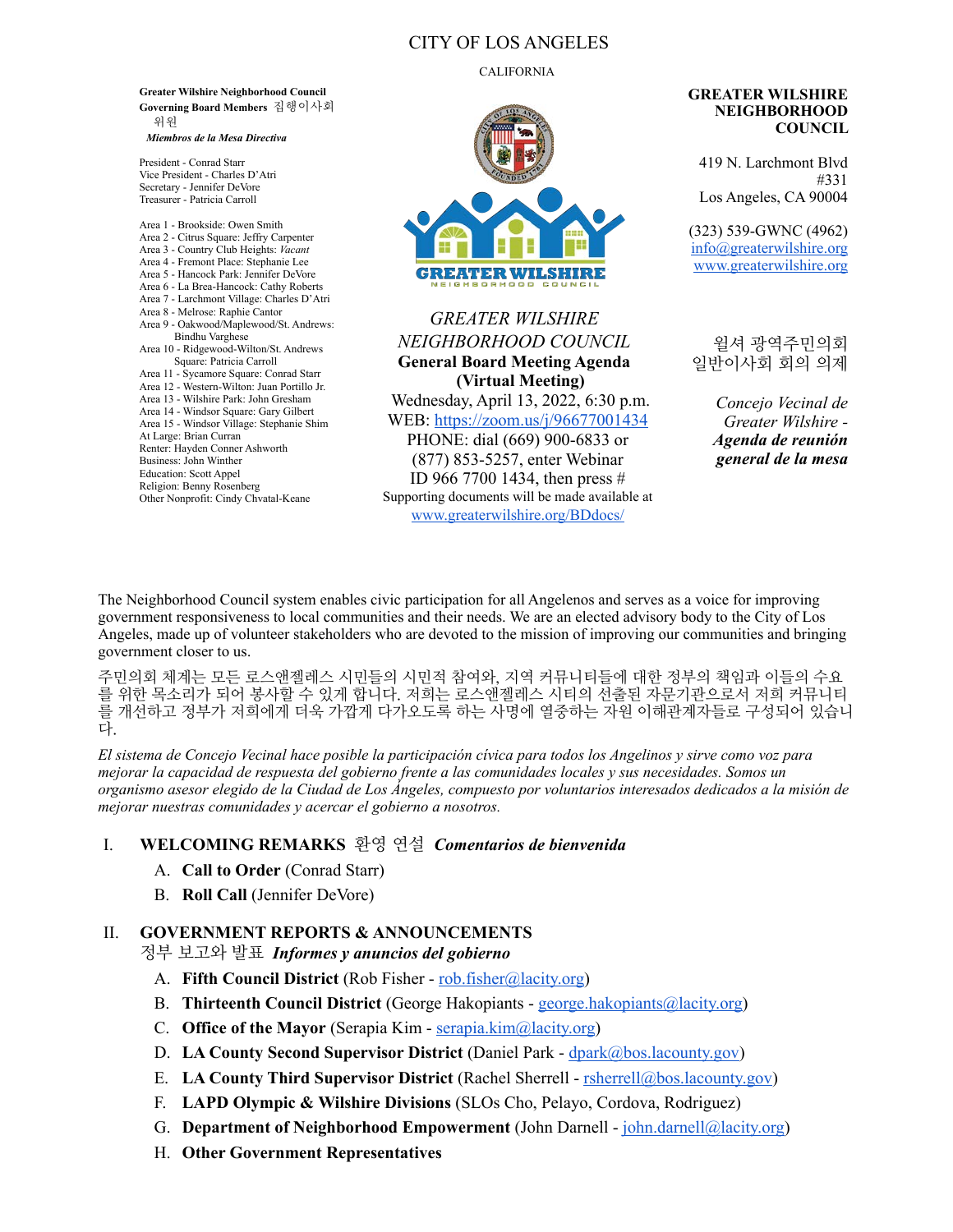## III. **GWNC LIAISON REPORTS**

- A. **LADWP** (Jack Humphreville)
- B. **Budget Representatives** (Jack Humphreville / Julie Stromberg)
- C. **LA Neighborhood Councils Coalition (LANCC)** (Max Kirkham)
- D. **Public Works Liaison** (Hayden Ashworth)
- E. **Other Liaisons or Representatives**

## IV. **GENERAL PUBLIC COMMENT ON NON-AGENDA ITEMS**

의제 비포함 안건에 대한 일반 공중 언급

## *Comentario público general sobre temas no incluidos en la agenda*

When prompted by the chairperson, those wishing to make a general public comment are asked to dial \*9 (if connecting by phone) or press the "raise hand" button (if using the Zoom app). Time may be limited to 2 minutes per speaker at the discretion of the chairperson.

## V. **OFFICER REPORTS** 임원 보고 *Informes del funcionario*

## A. **President's Report**

- B. **Treasurer's Report** (Discussion and Possible Action) Please refer to MER in the Supporting Documents folder ([https://greaterwilshire.org/bddocs/\)](https://greaterwilshire.org/bddocs/).
	- 1. **Motion to Approve Monthly Expenditure Report** (MER) for March 2022.

## **Card Expenses**

- $-$  3/3 Public Storage \$195.00 +
- ﹣ 3/8 Larchmont Chronicle February \$188
- ﹣ 3/31 Lloyd Staffing DL Minutes \$526.89
- 3/31 Lloyd Staffing JC Admin \$961.40
- ﹣ 3/31 Lloyd Staffing JC Admin \$174.80

## **Checks**

NPG-Launch LA \$525

- 2. **Motion to Approve Individual Expenses** Listed in the March 2022 MER.
- 3. **Review of past Board Expenses** that Will Appear on the April 2022 MER
	- ﹣ Lloyd Staffing TBD
	- ﹣ Village Mail Call \$400 (Contract coming)
	- YMCA NPG \$525 Under Review
	- ﹣ Friends of Wilshire Library \$1100 -Pending
	- Wilshire Crest PTA \$1350 -Under Review

## 4. **Funds for NPG's and Roll Over Funds**

- a) **Possible Funding Motion** to Transfer \$3500 from Administrative Rental Space to next round of NPG's
- b) **Possible Funding Motion** to Transfer \$399.94 from Rollover Funds to Administrative Rental space
- 5. Possible Motion to purchase two (2) Zoom Webinar annual licenses for up to \$500 total.
- 6. Website and Email Hosting Renewal greaterwilshire.org on Media Temple Grid Service
	- a) Motion: The GWNC approves up to \$315 for one-year renewal of Media Temple Grid Service (\$240; renews on 4/19/2022) and SSL Certificate and Installation (\$75; renews on 6/3/2022).
- C. **Vice President's Report**
- D. **Secretary's Report**

# VI. **ADMINISTRATIVE ITEMS** 집행부 안건*Temas administrativos*

**(**Discussion and Possible Action)

- A. **Adoption of March 9, 2022 General Board Meeting Minutes**
- B. **Board Member and Board Alternate Administration**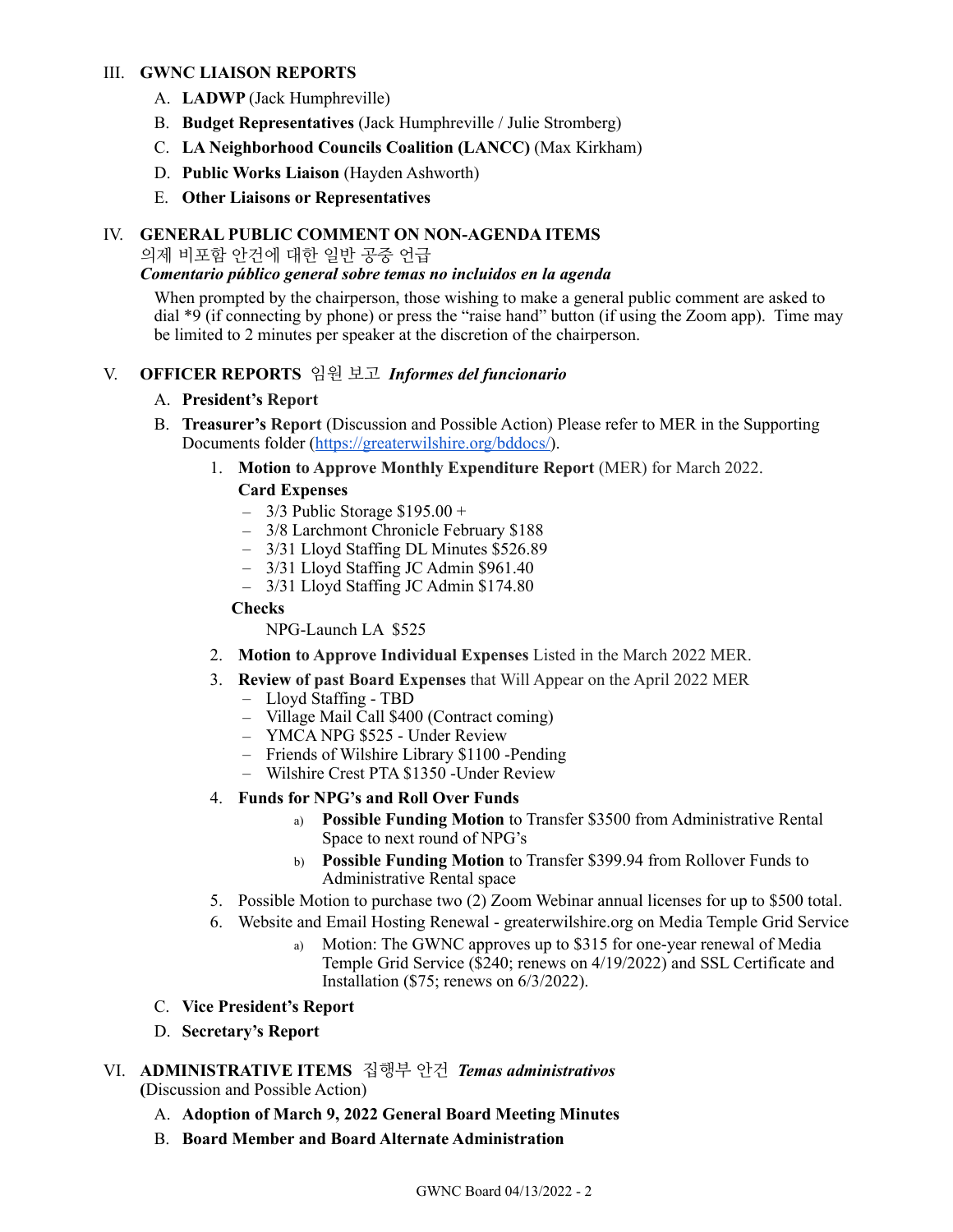- 1. **Board Director Vacancies**: Area 3 Country Club Heights (not eligible for nominations until May)
- 2. **Board Alternate Vacancies:** Area 3 Country Club Heights (not eligible for nominations until May), Area 4 - Fremont Place, Area 6 - La Brea-Hancock, Area 7 - Larchmont Village, Area 9 - Oakwood/Maplewood/St. Andrews, Area 11 - Sycamore Square, Area 12 - Western-Wilton, Religion. Qualified Stakeholders interested in serving as a replacement Director or Alternate are invited to contact secretary@greaterwilshire.org for more information.
	- a) Nominations, Motions to Appoint, Elections
- 3. **Board Training Requirements:** All board directors and alternates must complete ethics and funding training in order to vote on funding motions before the board. The training courses and instructions can be found at [http://empowerla.org/boardmembers/.](http://empowerla.org/boardmembers/)
	- a) The following people have not yet completed the REQUIRED anti-bias (ABLE) training: Cantor, Varghese, Portillo, Curran, Davar, Harvey
	- b) The following Board Members and Alternates are shown on https:// empowerla.org/gwnc/ as NOT having completed Ethics, Funding and/or Code of Conduct and are NOT eligible to vote on financial matters:
		- Zubin Davar (Ethics, Funding)
		- Vincent Cox (Ethics)
		- Jesseca Harvey (Ethics, Funding, Code of Conduct)
		- April Hannon (Ethics)
		- Joe Suh (Ethics, Funding, Code of Conduct)
	- c) Check EmpowerLA.org/GWNC for your training expirations.
- 4. **Liaison and Alliance Appointments**  *see <https://empowerla.org/liaison/>.*

## VII. **AD HOC COMMITTEES** 임시 위원회*Comités ad hoc*

(Discussion and Possible Action)

## A. **Update from the NPG Ad Hoc Committee**

1. Discussion and possible action: Motion to appoint Julie Stromberg to the NPG committee; and to name her as chairperson.

## B. **Update from the Budget Ad Hoc Committee**

- 1. Possible approval of revised Administrative Packet/Budget for FY 21/22
- 2. Possible extension of Ad Hoc Budget Committee term to the May Board meeting.

## C. **Discussion and possible action: Creation of Ad Hoc Candidate Forum committees**

- 1. CD5 Candidate Forum Ad Hoc Committee
- 2. CD13 Candidate Forum Ad Hoc Committee

## VIII. **OUTREACH COMMITTEE** 아웃리치 위원회*Comité de difusión*

(Discussion and Possible Action) (Chair: Colette Amin)

- A. **Report** on the Outreach Committee Meeting from March 15, 2022
- B. **Motion:** Allocate up to \$250 for the purchase of GWNC re-usable bags for the GWNC/FoodCycleLA effort.
- C. **GWNC Citizen Recognition Program:** The GWNC Outreach Committee has voted to present late GWNC Board member Mike Genewick with a Citizen Recognition Award for his long service to the community.
- D. **Outreach Committee Liaisons**: Discussion requested on whether it is appropriate to have Outreach Committee liaisons to the other GWNC Committees for the purposes of information on committee priorities and possible outreach efforts.
- E. **Upcoming Outreach Committee Meeting**

The next regular GWNC Outreach Committee Meeting will be on Tuesday, April 19, 2022 at 6:30 PM via Zoom ID #982 7679 1581.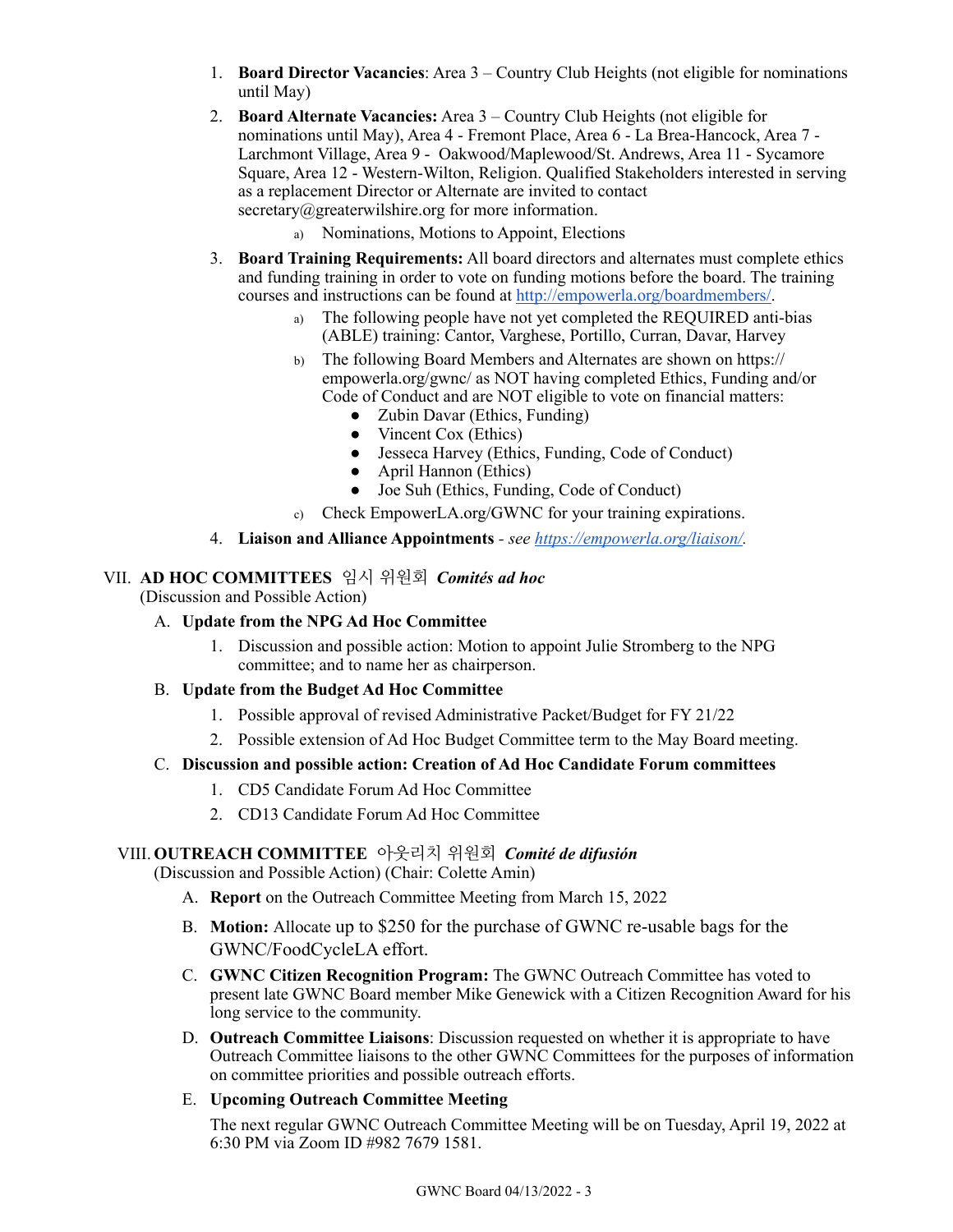## IX. **LAND USE COMMITTEE** 토지사용 위원회*Comité sobre uso del suelo* (Discussion and Possible Action) (Chair: Brian Curran)

- A. **Report** on the March 22, 2022 Land Use Committee Meeting
- B. **Consent Calendar**: a single motion approves the following items (IX.B.1.a. through 6.a.) without board discussion. Any Board Member may ask that any item be removed from the consent calendar and voted on separately.
	- 1. **532 N. Wilton Pl:** (Gregg Adams) Filing date: 12/10/21. Replace single-family dwelling and detached garage with new 3-story duplex at the rear, and 3-story single-family dwelling + accessory dwelling unit at the front. Demolition Pre-Inspection Application No. 21019-10000-05159/Job No. B21LA23219. Case no(s): none. Zoning: R3-1. TOC: Tier 2. Area 9: Oakwood/Maplewood/St. Andrews. Hearing date(s): none.
		- a) **Motion:** That the Greater Wilshire Neighborhood Council support the replacement of a single-family dwelling and detached garage with new 3 story duplex at the rear, and 3-story single-family dwelling + accessory dwelling unit at the front for the property located at 532 N. Wilton Pl. as presented on February 22, 2022.
	- 2. **810 S. Wilton Pl: (Ara Meliksetyan)** Filing date: 6/16/21. Replace single-family dwelling with a 14-unit, 4-story residential building, which includes 3 very low income units, 1-story ground parking and 1-story subterranean parking. Case no(s): DIR-2021-6050-TOC-HCA, ENV-2021-6051-EAF. Zoning: R3-1. TOC: Tier 3. Area 3: Country Club Heights. Hearing date(s): none.
		- a) **Motion:** That the Greater Wilshire Neighborhood Council support the replacement of a single-family dwelling with a 14-unit, 4-story residential building, which includes 3 very low income units for the property located at 532 N. Wilton Pl as presented on February 22, 2022.
	- 3. **6535 W. Melrose Ave, Ste 102: (Terri Dickerhoff)** Application that has yet to be filed for on-site sale of alcohol in conjunction with a new sushi restaurant in the new mixed use building at the NE corner of Highland and Melrose. Zoning: [Q] C2-1VL-SN. TOC: not eligible. Area 8: Melrose. Hearing date(s): none.
		- a) **Motion:** That the Greater Wilshire Neighborhood Council oppose the application for a Conditional Use Permit for alcohol to allow the sale and dispensing of a full line of alcoholic beverages in an existing restaurant during the hours of 7 a.m. – 11 p.m. for the property located at 6535 W. Melrose Ave, Ste 102 as presented on February 22, 2022.
	- 4. **4001 W. 6th St: (Stacy Yoo)** Filing date: 1/20/22. A CUP for the sale and service of a full line of alcohol for onsite consumption with an existing restaurant (Daedo Sikdang). Case no(s): ZA-2022-418-CUB, ENV-2022-419-CE. Zoning: C2-1. TOC: Tier 4. Area 12: Western-Wilton. Hearing date(s): none. Status: no response yet from applicant
		- a) **Motion:** That the Greater Wilshire Neighborhood Council oppose the Conditional Use Permit for alcohol to allow the sale and dispensing of a full line of alcoholic beverages in an existing restaurant during the hours of 7 a.m. – 11 p.m. for the property located at 4001 W. 6th St. because the developer was requested, but declined, to appear before the Committee.
	- 5. **5784 W Melrose Ave (5788, 5788 ½, 5786 Melrose Ave): (Maria Impala, Kenneth Sanhueza)** Conditional Use Permit for alcohol to allow the sale and dispensing of beer and wine for on-site consumption with ancillary off-site privileges with to-go food orders, in conjunction with an existing 1,450-sf restaurant, Ramen Melrose. The restaurant has 28 seats with proposed hours of alcohol sales from 11 a.m. - 2 a.m. daily. Case no: ZA-2021-9831-CUB. Zoning: C2-1. Area 5: Hancock Park and Area 7: Larchmont Village.
		- a) **Motion:** That the Greater Wilshire Neighborhood Council oppose the Conditional Use Permit for allowing the sale and dispensing of beer and wine for on-site consumption with ancillary off-site privileges with to-go food orders for the property located at 5784 W Melrose Ave as presented on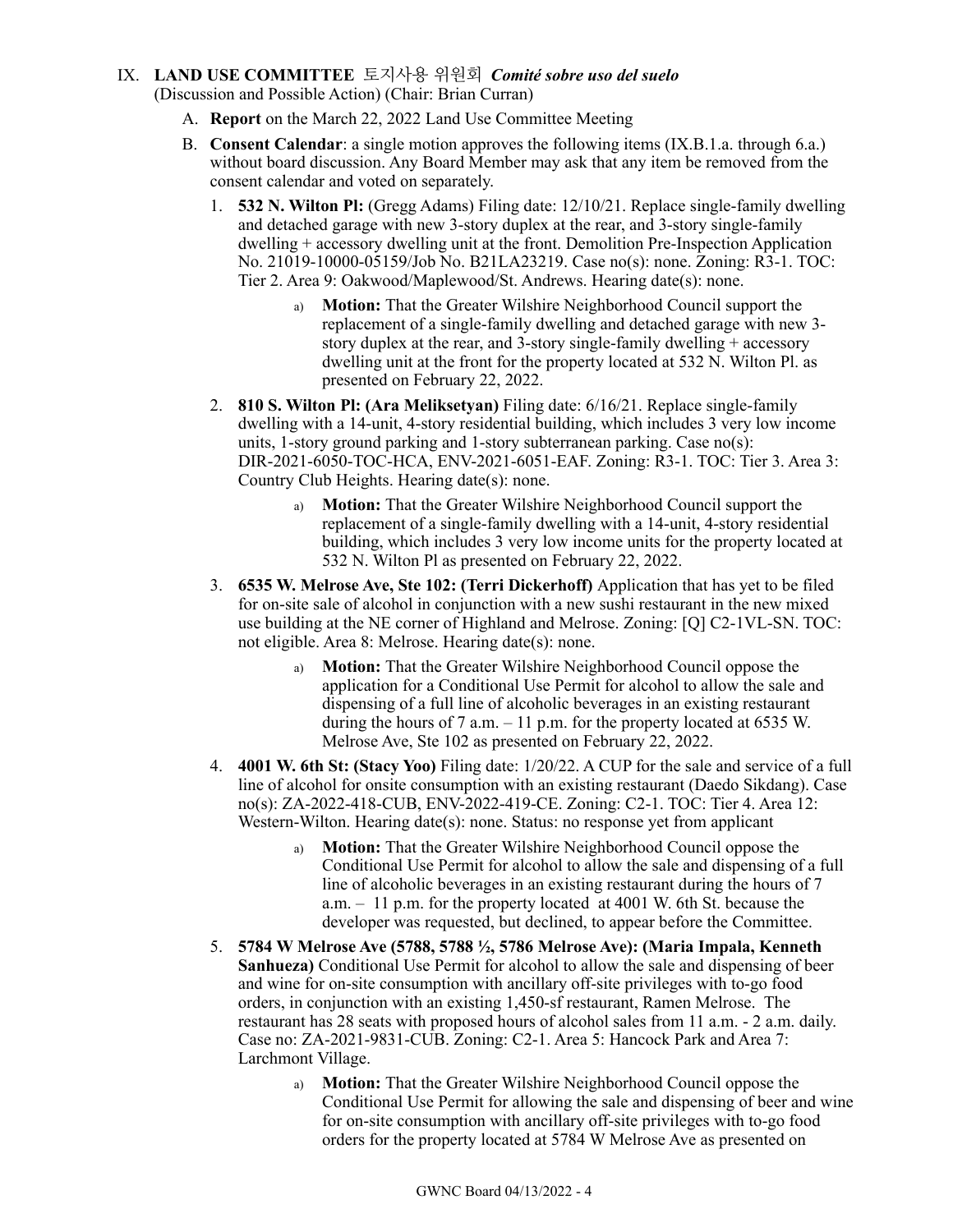March 22, 2022 pending neighborhood outreach to the Hancock Park Homeowners Association and Larchmont Village Homeowners Association.

- 6. **6101-6117 W. Melrose Ave & 713-735 N. Seward St: (Ann D'Amato)** Demo of existing 1-story commercial building and surface parking lot, and construction of a 5 story, 74-ft tall commercial development with a total floor area of 67,889 sq ft (67,242 sf of office space and 647 sf of retail space), 168 vehicular parking spaces and 26 bicycle spaces. With the addition of the existing building floor area that will remain on Lots 18-20 (developed with two, two-story commercial buildings) the Project proposes a FAR of 1.88 to 1. Case no(s): CPC-2021-2908-ZC-HD-ZAD-WDI-SPR, ENV-2021-2909- MND. Zoning: Melrose C4-1XL; Seward CM-1VL. TOC: not eligible. Area 8: Melrose. Applicants have met with the Larchmont Village HOA, Hancock Park HOA, and SoHo NA. All input has been shared with the developer for consideration and action. There will be a Public Hearing on Wednesday, March 30 at 11 am (notice can be found in meeting docs).
	- a) **Motion:** That the Greater Wilshire Neighborhood Council oppose the project at 6101-6117 W. Melrose Ave. and 713-735 N. Seward St. for the reason that the applicant failed to return to the Land Use Committee to resolve their concerns with both neighborhood outreach and the proposed project itself.
- C. **Next GWNC Land Use Committee Meeting** will be held Tuesday, April 26, 2022, 6:30 p.m. via Zoom ID #915 2786 9326
- X. **TRANSPORTATION COMMITTEE** 운송 위원회*Comité de transporte* (Discussion and possible Action) (Chair: Cindy Chvatal)
	- A. **Committee Report**
	- B. **Possible Motion:** The GWNC appoints Sam Uresky, stakeholder, to the Transportation Committee
	- C. **Upcoming Transportation Committee Meeting**. The next GWNC Transportation Committee Regular Meeting will be on Monday, May 23, 2022 at 7 p.m. via Zoom ID #921 5993 5555.
- XI. **QUALITY OF LIFE COMMITTEE** 삶의 질 위원회*Comité de calidad de vida* (5 minutes) (Discussion and Possible Action) (Chair: Charles D'Atri)
	- A. **Report** on the Wednesday, February 23, 2022 Quality of Life Committee Meeting
	- B. **Upcoming Quality of Life Committee Meeting**

The next GWNC Quality of Life Regular Meeting will be 7 p.m., Wednesday, May 25, via Zoom ID #849 7793 0618.

- XII. **RESILIENCE COMMITTEE** 회복력위원회 *Comité de resiliencia*(Discussion and Possible Action) (Chair: Gary Gilbert)
	- A. **Report** on the April 6, 2022 Resilience Committee Meeting
	- B. **Upcoming Resilience Committee Meeting**. The next GWNC Resilience Committee Regular Meeting will be held at 7:00 p.m. on May 4, 2022, via Zoom ID #889 6098 2957.

## XIII.**ENVIRONMENTAL & SUSTAINABILITY COMMITTEE**

환경 & 지속가능성 위원회*Comité de medio ambiente y sostenibilidad* (Discussion and possible action) (Chair: Cathy Roberts)

- A. **Report** on the April 5, 2022 Committee Meeting
- B. **Motion:** That the Greater Wilshire Neighborhood Council support holding a webinar on Thursday, June 23 from 7:30-8:00 p.m. exploring available tools, resources, and rebates for household items and appliances that reduce impacts on climate change and allocate \$150 for promotion.
- C. **Motion:** That the Greater Wilshire Neighborhood Council support filing a CIS and sending a letter in support of Council File 21-1463 in requiring the Climate Emergency Mobilization Office and other city entities to conduct public engagement when developing decarbonization programs.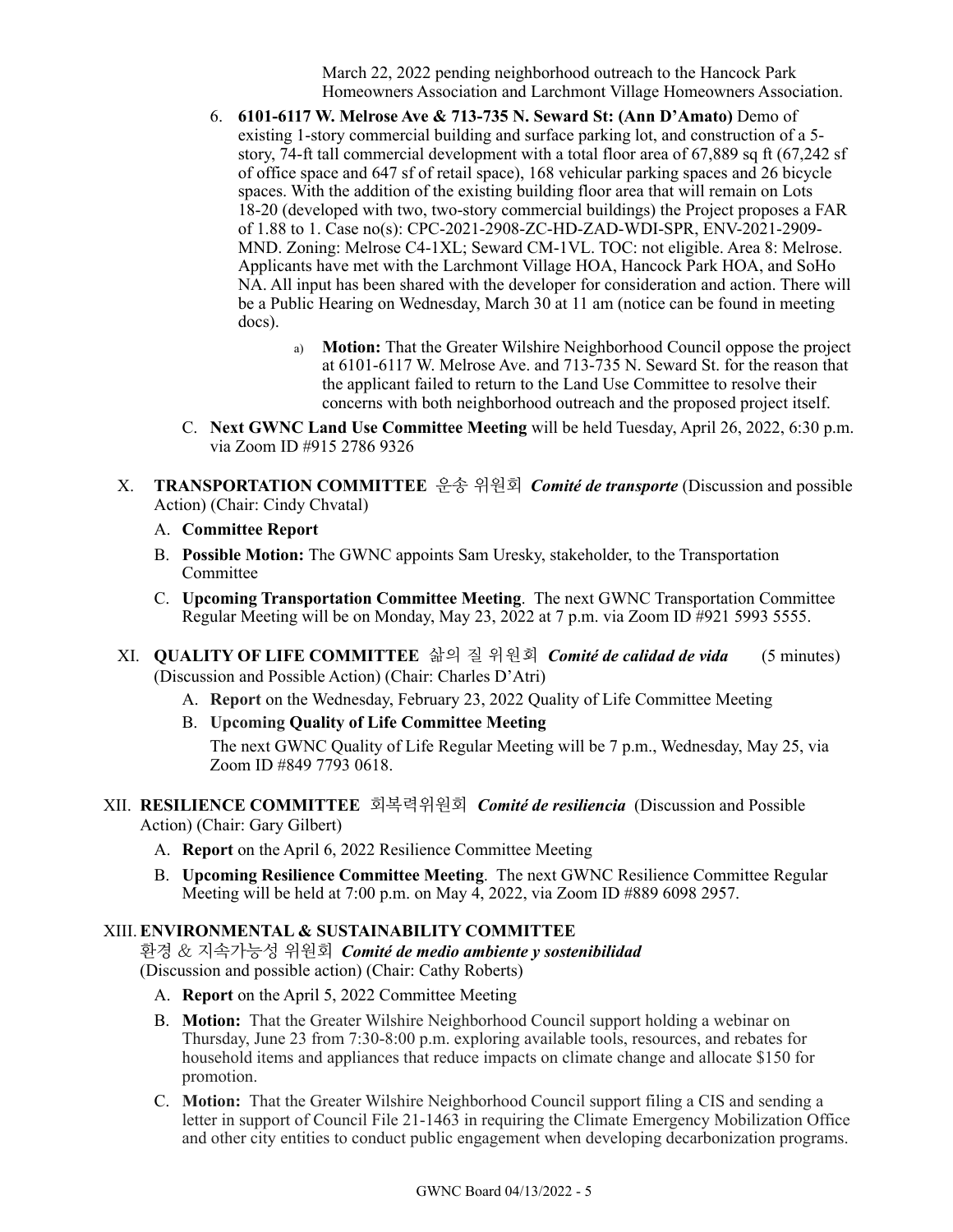D. **Motion:** That the Greater Wilshire Neighborhood Council support filing a CIS in support of Council File 22-0151 and attaching a letter that reads: "Whereas zero-emission buildings help the environment, save money, and improve health and; whereas the City of Los Angeles should come up with a sensible plan to require new buildings to have zero emissions in a way that is fair to both renters and owners; therefore, the Greater Wilshire Neighborhood Council supports investigating a plan for new developments to be carbon neutral."

## E. **Upcoming Environmental & Sustainability Committee Meeting.**

Next GWNC Environmental & Sustainability Committee Meeting will be held on Tuesday, June 7, 2022 via Zoom ID #928 2781 1179.

XIV. **NEW BUSINESS** 신규 사업*Asuntos nuevos* (Discussion and Possible Action)

- A. **Possible Motion** to approve up to \$450
- B. **Possible Motion** to approve and submit the GWNC Inventory.

#### XV. **BOARD MEMBER COMMENTS/ANNOUNCEMENTS**

임시 위원회*Comentarios/informes de un miembro de la mesa*

#### XVI.**REQUESTS/MOTIONS FOR FUTURE AGENDA ITEMS**

추후 의제 안건에 대한 요청/동의*Solicitudes/propuestas para futuros temas de la agenda*

## XVII.**ADJOURNMENT** 조정 *Postergación*

## A. **Upcoming GWNC Board Meeting**

The next GWNC Board Meeting will be held at 6:30 PM on Wednesday, May 11, 2022 via Zoom ID #966 7700 1434.

**VIRTUAL MEETING TELECONFERENCING NUMBER FOR PUBLIC PARTICIPATION** – In conformity with the September 16, 2021 enactment of California Assembly Bill 361 and due to concerns over COVID-19, this Greater Wilshire Neighborhood Council meeting will be conducted entirely with a call-in option or internet-based service option. Every person wishing to address the Board/Committee should dial (669) 900-6833 or (877) 853-5257 and enter 966 7700 1434, then press # to join the meeting. Public comment cannot be required to be submitted in advance of the meeting, only real-time public comment is required. If there are any broadcasting interruptions that prevent the public from observing or hearing the meeting, the meeting must be recessed or adjourned. If members of the public are unable to provide public comment or be heard due to issues within the Greater Wilshire Neighborhood Council's control, the meeting must be recessed or adjourned.

공공 참여를 위한 가상회의 전화번호 – 2021 년 9 월 16 일 캘리포니아 총회 법안 제정 361 에 부합합니다 승인과 COVID-19 문제로 인하여 이번 윌셔 광역주민의회(GWNC) 회의 전체는 전화회의/온라인으로 개최합니다. 이사회/위원회에 참여하고자 하는 사람은 각자 (669) 900-6833 또는 (877) 853-5257 (무료전화)에 전화하여 966 7700 1434를 입력하고 #을 누르면 회의 참석이 됩니다.` 공개 논평은 회의 전에 제출할 필요가 없으며 실시간 공개 논평만 필요합니다. 공중이 회의를 참관하거나 청취 할 수 없는 방송 중단이 있는 경우 회의를 휴회 또는 폐회해야 합니다. 대중 구성원이 이웃 의회가 통제할 수 있는 문제로 인해 대중의 의견을 제시하거나 의견을 들을 수 없는 경우 회의를 휴회하거나 연기해야 합니다.

*NÚMERO DE LA REUNIÓN VIRTUAL POR TELECONFERENCIA PARA PARTICIPACIÓN DEL PÚBLICO* –

*De conformidad con la promulgación del 16 de septiembre de 2021 del Proyecto de Ley 361 de la Asamblea de California y debido a la preocupación por la COVID-19, la reunión de este Concejo Vecinal de Greater Wilshire (Greater Wilshire Neighborhood Council, GWNC por sus siglas en inglés) se realizará totalmente por teléfono/en línea. Cada persona que desee dirigirse a la Mesa/Comité debe marcar el (669) 900-6833 o (877) 853-5257 (línea gratuita) e ingresar* 966 7700 1434*, después presionar # para unirse a la reunión. No se puede solicitar que los comentarios públicos se envíen antes de la reunión, solo se requieren comentarios públicos en tiempo real. Si hay alguna interrupción en la transmisión que impida que el público observe o escuche la reunión, la reunión debe interrumpirse o levantarse. Si los miembros del público no pueden brindar comentarios públicos o ser escuchados debido a problemas dentro del control del Consejo Vecinal, la reunión debe interrumpirse o levantarse.*

**TRANSLATION SERVICE** – If you need translation service, please contact the GWNC Secretary at (323) 539-4962 or  $info@greatestwilshire.org$  at least 72 hours before the event.

번역 서비스 - 번역 서비스를 요청하려면 행사 개최 72시간 이전까지 주민의회에 알려주시기 바랍니다. 이사회 사 무국 연락어 (323) 539-4962 또는 [info@greaterwilshire.org](mailto:info@greaterwilshire.org) 에 접촉하시기 바랍니다.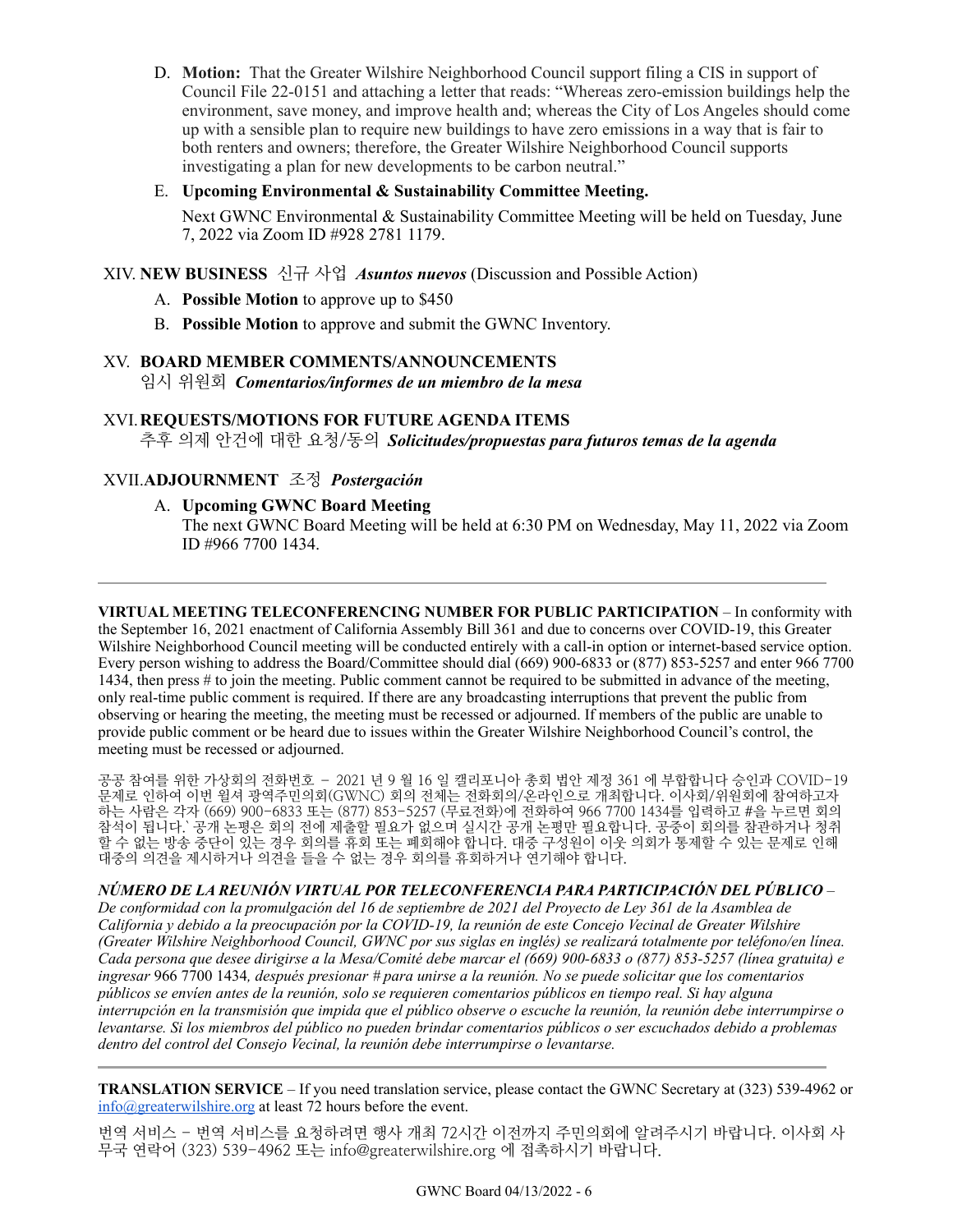**PUBLIC INPUT AT NEIGHBORHOOD COUNCIL MEETINGS – The public is requested to dial \*9 (if connecting** by phone) or press the "raise hand" button (if using the Zoom app), when prompted by the chairperson, to address the Board on any agenda item before the Board takes an action on an item. Comments from the public on agenda items will be heard only when the respective item is being considered. Comments from the public on other matters not appearing on the agenda that are within the Board's jurisdiction will be heard during the General Public Comment period. Please note that under the Brown Act, the Board is prevented from acting on a matter that you bring to its attention during the General Public Comment period; however, the issue raised by a member of the public may become the subject of a future Board meeting. Public comment is limited to two minutes per speaker, unless adjusted by the chairperson.

주민의회 회의의 공공 입력 – 이사회/위원회가 어떤 안건이라도 조치를 취하기 전에, 해당 이사회/위원회에서 이를 다루고자 한다면, 공공 참여자들은 회장의 제안에 의해서 \*9를 누르거나(전화 참여 경우) "손들기" 버튼(줌 앱 사용 경우)을 이용하시기 바 랍니다. 의제에 대한 공중의 언급은 개별 안건이 심의될 경우에만 청취합니다. 이사회/위원회 행정 구역에 해당하지만 의제에 등 재되지 않은 사안에 대한 공중 의견 진술은 일반 공중 언급 순서에서 청취할 것입니다. 브라운 법에 의거, 일반 공중 언급 기간 동안 제기되는 사안에 대해서는 이사회/위원회가 조치를 취할 수 없도록 되어 있다는 점을 참고하시기 바랍니다; 그러나 공공 위원이 제기한 사안은 이후 회의에서 주제가 될 수 있습니다. 의장에 의해서 혹은 이사회/의원회의 투표로 조정되지 않는 한, 공 중 언급은 발언자 당 2분 이내의 시간 만 허용됩니다.

*OPINIONES DEL PÚBLICO EN LAS REUNIONES DEL CONCEJO VECINAL – Se pide al público que marque \*9 (si se conecta por teléfono) o presione el botón de levantar la mano "raise hand" (si usa la aplicación Zoom), cuando lo indique el presidente para dirigirse a la Mesa/Comité sobre cualquier tema en la agenda antes de que la Mesa/Comité decida cualquier acción sobre ese tema. Se escucharán los comentarios del público sobre los temas de la agenda únicamente cuando se esté considerando el tema respectivo. Los comentarios del público sobre otras cuestiones que no aparezcan en la agenda que estén dentro de la jurisdicción de la Mesa/Comité se escucharán durante el periodo de Comentario público general. Por favor tenga en cuenta que en virtud de la Ley Brown, la Mesa/Comité no puede actuar en una cuestión que se lleve a su atención durante el periodo de Comentario público general; sin embargo, la cuestión presentada por un miembro del público podría transformarse en el asunto de una futura reunión. El comentario público se limita a dos minutos por orador, a menos que el presidente o una votación de la Mesa/Comité decidan otra cosa.*

## **PUBLIC POSTING OF AGENDAS** 의제의 공공 게시*DIVULGACIÓN PÚBLICA DE AGENDAS*

GWNC agendas are posted for public review in the following locations: GWNC 의제는 공적으로 검토할 수 있도록 다음 장소에 게시합니다:

*Las agendas de GWNC se colocan para revisión pública en los siguientes lugares:* 

- **Display case at the Wilshire Ebell Theater** 윌셔 에벨 극장 게시판에 게시 4401 W. 8번 스트리트, 로스앤젤레스, CA 90005 *En una vitrina expositora en Wilshire Ebell Theater*, 4401 W. 8th Street, Los Angeles, CA 90005
- **Our website** 저희 웹사이트 *Nuestro sitio web* ([https://www.greaterwilshire.org\)](https://www.greaterwilshire.org)
- **Via e-mail** subscribe at [www.greaterwilshire.org](http://www.greaterwilshire.org) 이메일 발송 구독: [www.greaterwilshire.org](http://www.greaterwilshire.org)  *Por correo electrónico - puede suscribirse en [www.greaterwilshire.org](http://www.greaterwilshire.org)*
- **By subscribing to L.A. City's Early Notification System at** <https://www.lacity.org/subscriptions> L.A. 시티 먼저 알림 시스템에서 구독: <https://www.lacity.org/subscriptions> *Suscribiéndose al sistema de notificación temprana de la Ciudad de L.A. en [https://www.lacity.org/](https://www.lacity.org/subscriptions) [subscriptions](https://www.lacity.org/subscriptions)*

**THE AMERICANS WITH DISABILITIES ACT** – As a covered entity under Title II of the Americans with Disabilities Act, the City of Los Angeles does not discriminate on the basis of disability and upon request, will provide reasonable accommodation to ensure equal access to its programs, services, and activities. Sign language interpreters assisted listening devices, or other auxiliary aids and/or services may be provided upon request. To ensure availability of services, please make your request at least 3 business days (72 hours) prior to the meeting you wish to attend by contacting the Department of Neighborhood Empowerment by email: [NCSupport@lacity.org](mailto:NCSupport@lacity.org) or phone: (213) 978-1551.

미국장애인법 – 미국장애인법 타이틀 II 해당 기관인 로스앤젤레스 시티는 장애를 근거로 차별하지 않으며, 요청이 있을 경우 프로그램, 서비스, 활동에서 평등한 참여를 보장하는 합당한 편의를 제공할 것입니다. 수어 통역사, 청취 보조 도구 또는 기타 보조 도구들과 서비스는 요구가 있을 경우 제공할 것입니다. 서비스 제공이 가능하도록 하기 위해서, 참여 의사는 적어도 회의 개최로부터 3 업무일(72시간) 이전에 다음 이메일의 주민회의 역량강화과에 연락 하여 알려주시기 바랍니다: [NCSupport@lacity.org](mailto:NCSupport@lacity.org) 또는 전화연락: (213) 978-1551.

*LEY DE ESTADOUNIDENSES CON DISCAPACIDADES – Como organismo cubierto por el Título II de la Ley de estadounidenses con discapacidades, la Ciudad de Los Ángeles no discrimina por motivos de discapacidad y, previa petición, proporcionará una adaptación razonable para asegurar el acceso equitativo a sus programas, servicios y*